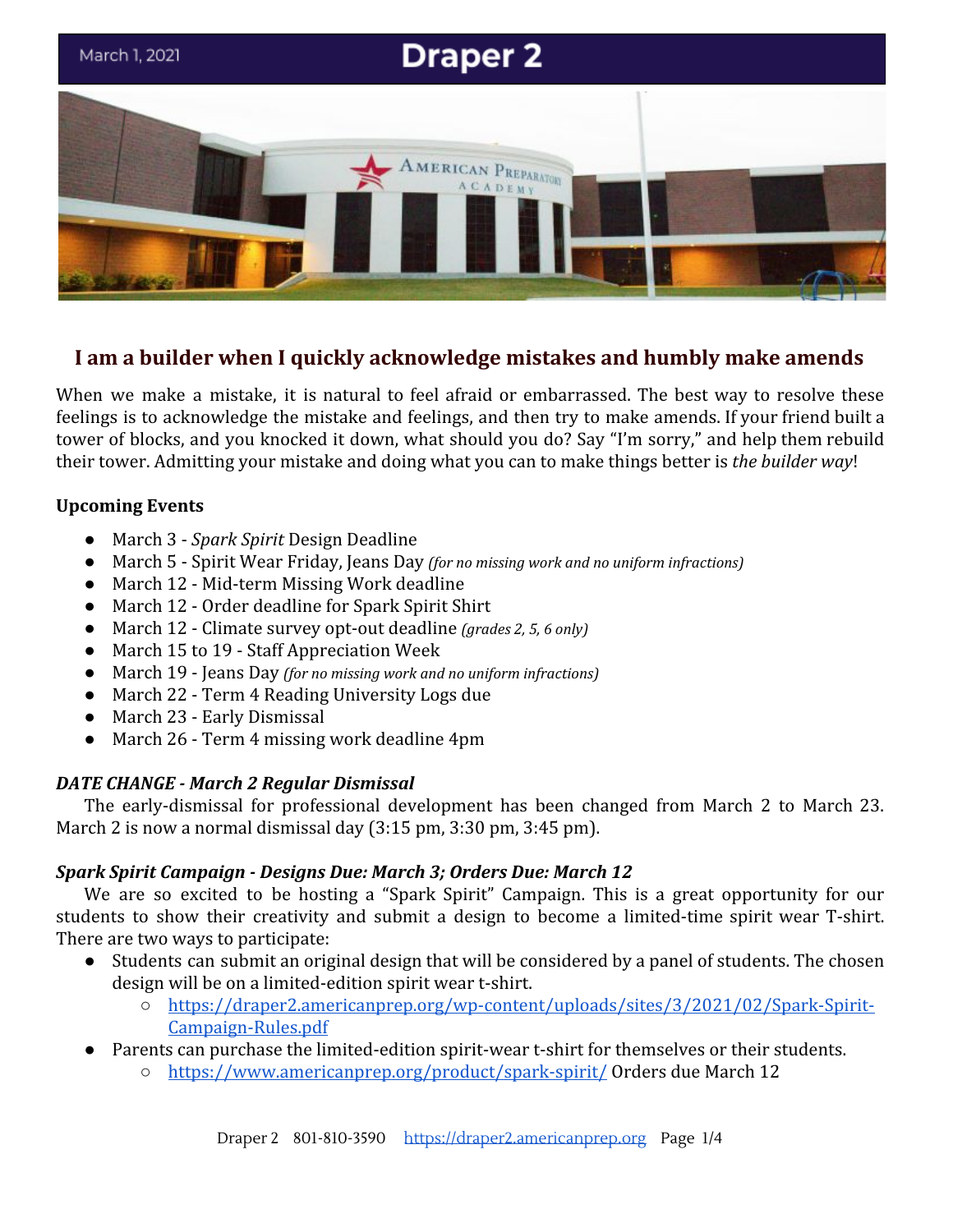#### *Spirit Wear Friday - March 5*

On the first Friday of every month, students and staff can show their American Prep spirit by wearing Spirit Wear items on top, and regular Friday dress on bottom. Items can be from previous fundraising events or can be purchased through our Spirit Store.

<https://www.americanprep.org/product-category/spirit-wear/>

### *Jeans Day - March 5*

Watch for a sticker coming home on Thursday so you know if your student qualifies to wear jeans! Here are the guidelines - <https://draper2.americanprep.org/jeans-day/>

## *Climate Survey - 2nd, 5th, 6th Grades only - March 12*

The State of Utah requires that we conduct an annual "School Climate Survey". The purpose of the survey is for the state leaders to learn about the experience Utah students are having at their schools. The survey is anonymous and student identities will not be associated with their answers.

We will administer the survey to students in 2nd, 5th, 6th, 7th, 9th and 11th grades. The students will complete the surveys in the classroom with their teachers. Parents can excuse their students from participating in the Climate Survey in either of two ways:

- 1. Paper opt-out forms will be sent home with students, along with the survey questions. Parents may complete the form and return it to school.
- 2. An email will be sent to parents through Skyward with a link to the Opt Out form. The form will also include links to the student surveys. Parents may complete and submit the form electronically through Skyward to opt their students out of the survey.

<https://draper2.americanprep.org/climate-survey-and-opt-out-forms/>

#### *Spelling Bee Winners*

Congratulations to our spelling bee winners!

- 
- 
- 1-3 Participants:
	- Monish Nallamani
	- Aadityaa Dhanabal
	- Ayansh Sahu
	- Ekansh Singh
	- Reyansh Kalra
	- Rafael Pontes
	- Arudra Karthik
	- Ridhaan Kumbhare
	- Anirudh Manojkumar
	- Ayan Patel
	- Anshi Mandava
	- Katelynn Barrus
	- Zeeshan Wani
	- Ushasri Addanki
	- Claire Lian
	- Vyasaraj Singeetham

1-3 Winner: Arjun Kolipaka 4-6 Winner: Vaishnavi Kothamasu

1-3 Second Place: Aditi Nagalingam 4-6 Second Place: Visaaradh Palanichamy

#### 4-6 Participants:

- Aadrit Sharma
- Divyansha Raghav
- Noah Ludwig
- Parisha Khakural
- Adwita Mandiwal
- Hemanya Batlanki
- Trisha Bhatia
- Sahil Ray
- Bridger Swenson
- Logan Lee
- Aneesh Muppireddy
- Clayton Funk
- Sushmita Venkatesh
- Tavin Gatherum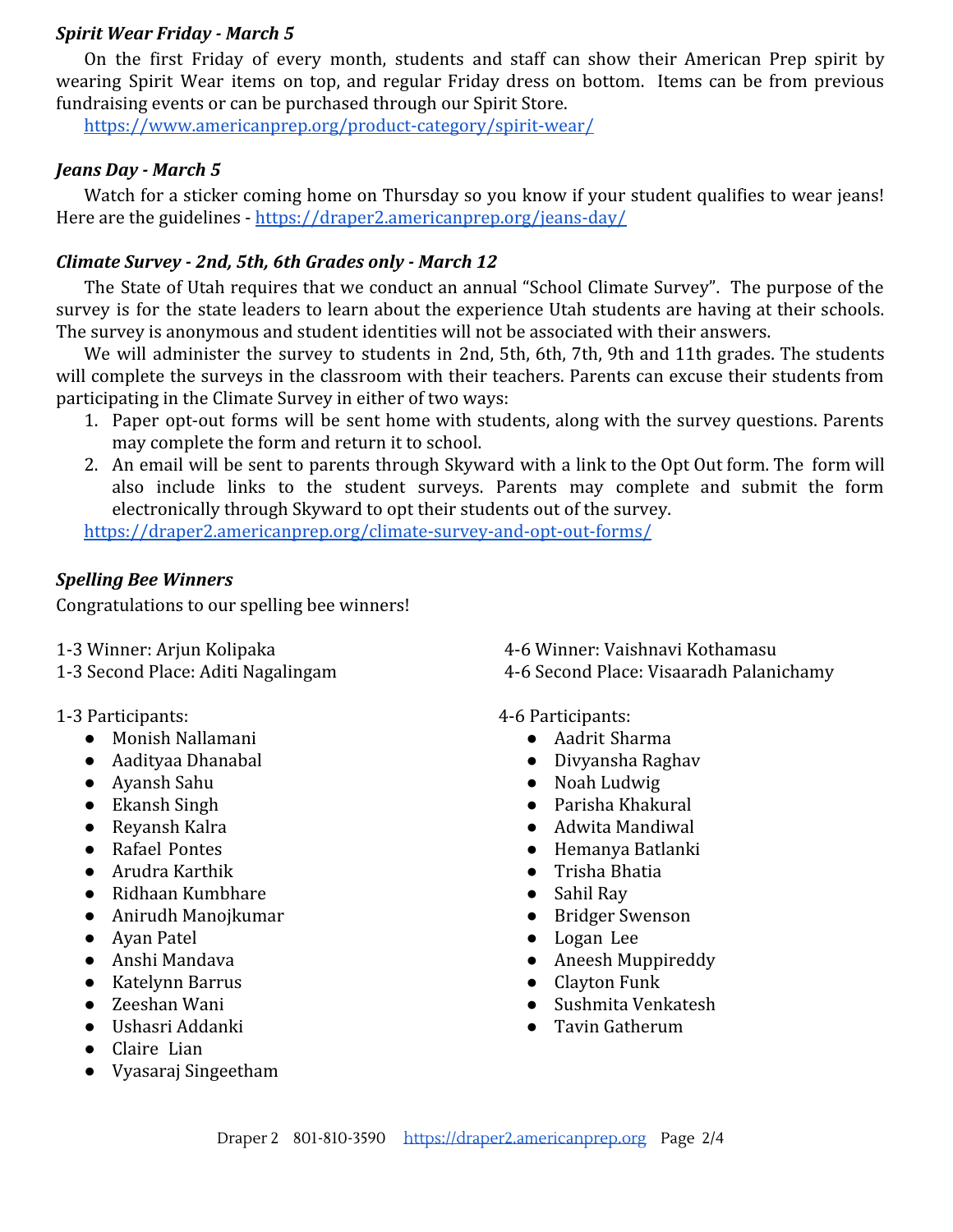#### *Character Development - Mandy Brown*

A huge thank you to our amazing parent volunteers who helped with our 5th Grade Western Round Up!! We could not have done it without you! Thanks to your willingness to give of your time -- our students learned how to introduce themselves, practiced polite dinner manners, learned how to set goals and how to be a true friend, as well as how to protect themselves from unkind words or actions. It was a GREAT day.

## *6th Grade Draper 3 Tour Dates*

For all of our 6th grade students who will be going into 7th grade next school year; 2021/2022; Draper 3 has set up the below dates for parents to take a tour. A tour is OPTIONAL and the student does NOT need to attend. This is a perfect time to ask questions, see the building and help you decide where you want to be next year. You can sign up here:

<https://www.signupgenius.com/go/8050f4daca92ca4fe3-2021>

| March 2nd 2021 1:15 PM   | May 19th 2021 10:00 AM  | July 14th 2021 10:00 AM |  |
|--------------------------|-------------------------|-------------------------|--|
| March 3rd 2021 10:00 AM  | June 15th 2021 10:00 AM |                         |  |
| April 14th 2021 10:00 AM | June 29th 2021 10:00 AM |                         |  |

## *School Lunch*

## **Because of COVID, our menu is subject to change.**

- March 2021 Menu <https://www.americanprep.org/school-lunch-program/menu/>
- Click here to ORDER. <https://apalunch.h1.hotlunchonline.net/>

## *Accreditation Review*

Every 5 years, we are required to undergo an Accreditation Review. Cognia is the approved Accrediting agency for public schools across multiple states. The Review Team from Cognia that conducted American Prep's recent review represented decades of education experience in public schools districts and charters across multiple states. As part of their extensive review, Cognia conducted observations in multiple APA classrooms, examined over 400 documents, and interviewed 117 stakeholders, including board members, admin, teachers, parents, community members, students, and support staff.

We are excited to announce that American Prep received an exceptional recommendation of Accreditation from its recent review. The Index of Education Quality (IEQ) is the numeric score given an institution at the conclusion of the Accreditation Review process. The 5-year average COGNIA IEQ score for institutions is 280. American Prep received an IEQ rating of 350 out of 400—far above average and indicating that APA "Demonstrates noteworthy practices producing clear results that positively impact the institution."

## **Cognia specifically noted these powerful practices at APA:**

- 1. The American Preparatory Academy (APA), directed by the chief executive officer (CEO) and the leadership team, tirelessly commit to the institution's purpose and direction.
- 2. APA's governing board established a comprehensive set of policies and procedures, including a strong code of ethics, allowing them to fulfill their roles and responsibilities for the institution and schools' direction.